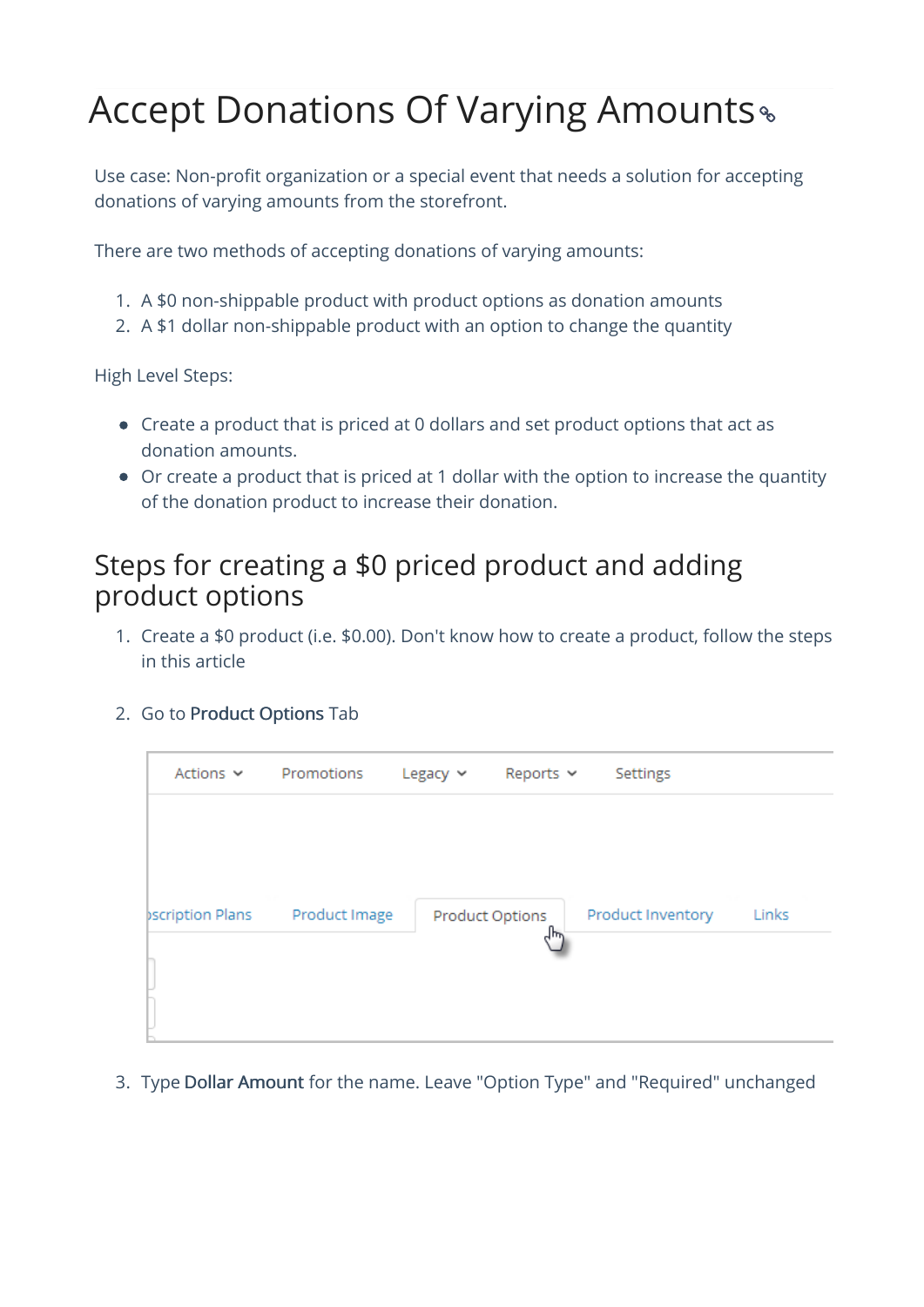| Product Information |                      | <b>Subscription Plans</b> | Product Image | <b>Product Options</b> |
|---------------------|----------------------|---------------------------|---------------|------------------------|
| Name:               | <b>Dollar Amount</b> |                           |               |                        |
| Option Type:        | <b>Fixed List</b>    |                           |               |                        |
| Required:           | No                   |                           |               |                        |
|                     | Add                  |                           |               |                        |
|                     |                      |                           |               |                        |
| Name                |                      |                           |               | Required               |

#### 4. Click Add

|              | Product Information  | <b>Subscription Plans</b> | Product Image |
|--------------|----------------------|---------------------------|---------------|
| Name:        | <b>Dollar Amount</b> |                           |               |
| Option Type: | <b>Fixed List</b>    |                           | ▼             |
| Required:    | No                   |                           | v             |
|              | Add<br>╣┡╦           |                           |               |
| Name         |                      |                           | Ro            |

5. For "Value Name" type the actual price amount

| <b>STATISTICS</b><br><b>Delete</b><br>۱h |                          | Create a New "Dollar Amount" Option Value              |  |
|------------------------------------------|--------------------------|--------------------------------------------------------|--|
|                                          | Value Name: \$1<br>Code: |                                                        |  |
|                                          | Price Adjustment: 0.00   |                                                        |  |
|                                          | Add                      | Add to original price<br>OSubtract from original price |  |

6. Type in the corresponding value for "Price Adjustment"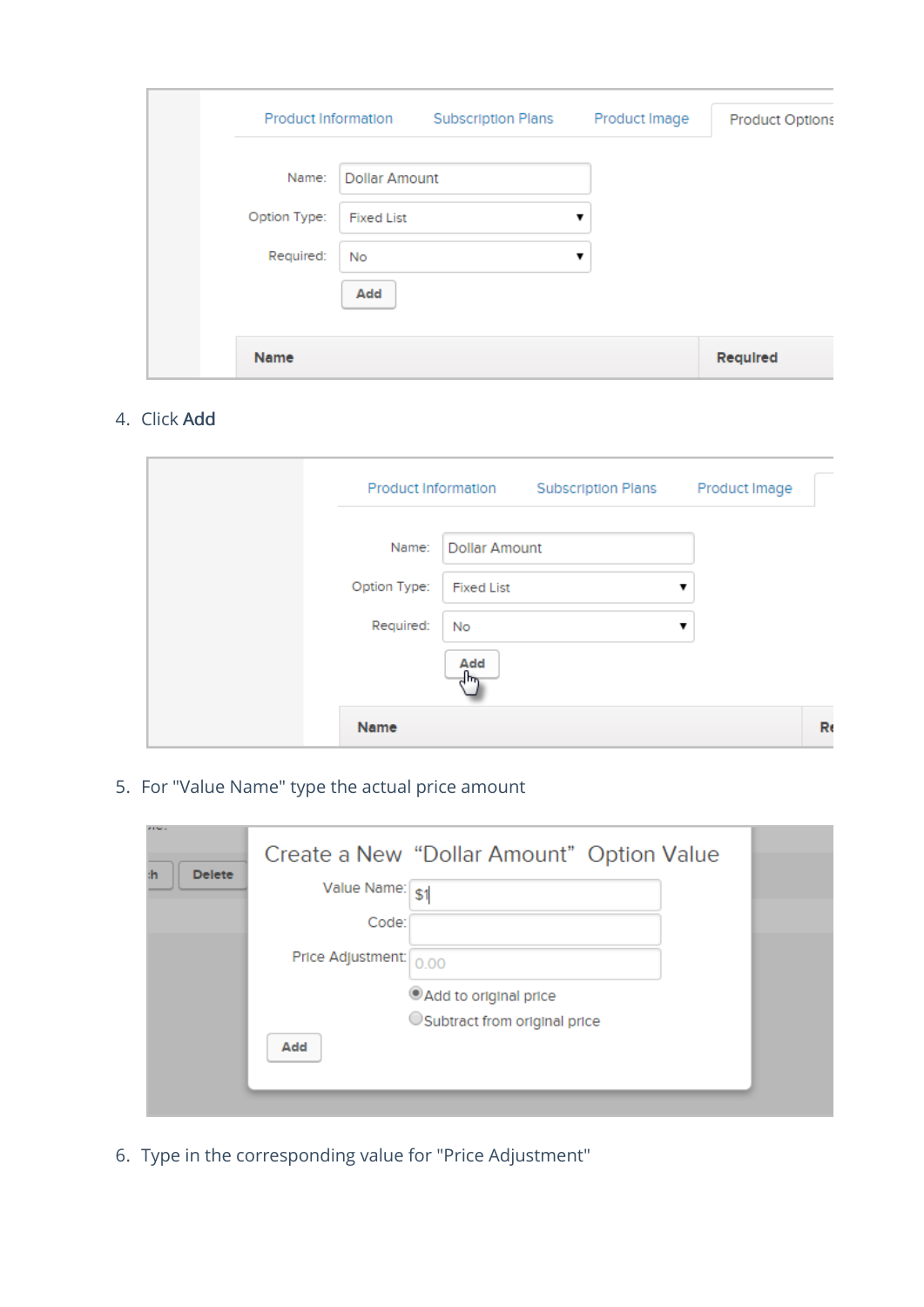| <b>Delete</b> |                   | Create a New "Dollar Amount" Option Value |  |
|---------------|-------------------|-------------------------------------------|--|
|               | Value Name: \$1   |                                           |  |
|               | Code:             |                                           |  |
|               | Price Adjustment: | 1.00                                      |  |
|               |                   | Add to original price                     |  |
|               |                   | OSubtract from original price             |  |
|               | Add               |                                           |  |
|               |                   |                                           |  |

#### 7. Click Add

| <b>Delete</b><br>& Search | Value Name: \$1        |                               |  |
|---------------------------|------------------------|-------------------------------|--|
|                           | Code:                  |                               |  |
|                           | Price Adjustment: 1.00 |                               |  |
|                           |                        | Add to original price         |  |
|                           | Add                    | OSubtract from original price |  |
|                           |                        |                               |  |

#### 8. Click Save when all amounts have been added

|                                    | <b>Product Option Attributes</b> |                                           |   |
|------------------------------------|----------------------------------|-------------------------------------------|---|
|                                    | Name:                            | <b>Dollar Amount</b>                      | 国 |
|                                    | Option Type:                     | <b>Fixed List</b>                         |   |
|                                    | Required:                        | <b>No</b>                                 |   |
| ptions will only appe<br>vallable. | Save<br>$4\mu$                   |                                           |   |
|                                    |                                  | Create a New "Dollar Amount" Option Value |   |
| <b>Search</b><br><b>Delete</b>     | Value Name:                      |                                           |   |
|                                    | Code:                            |                                           |   |